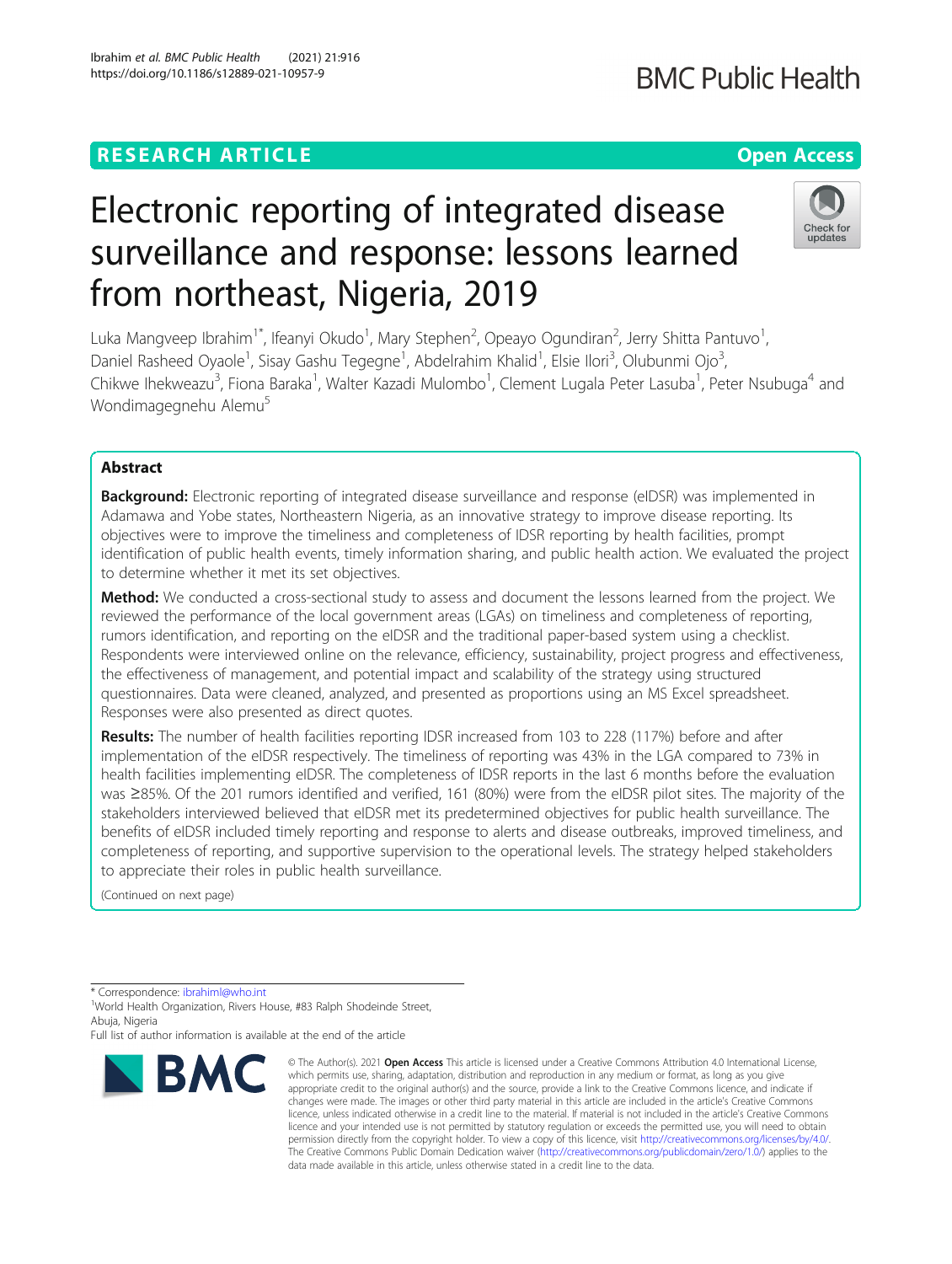#### (Continued from previous page)

Conclusion: The eIDSR has increased the number of health facilities reporting IDSR, enabled early identification, reporting, and verification of alerts, improved timeliness and completeness of reports, and supportive supervision of staff at the operational levels. It was well accepted by the stakeholder as a system that made reporting easy with the potential to improve the public health surveillance system in Nigeria.

Keywords: Integrated disease surveillance and response, Electronic reporting, eIDSR, Nigeria

#### Background

Public health surveillance remains the cornerstone to overcome health threats affecting humans and their environments globally. The functionality of a surveillance system is gauged by its capacity to prevent, detect and report the outbreaks of disease, conditions, and events when they occur on time, and promptly respond to contain and control the outbreaks  $[1-3]$  $[1-3]$  $[1-3]$  $[1-3]$ . An efficient surveillance system is also required to monitor and measure the impact of public health interventions. Its success depends on a robust information system with reliable and timely data collection, collation, analysis, interpretation, and transmission of the information for action.

The Integrated Disease Surveillance and Response (IDSR) is the adopted strategy for public health surveillance in Nigeria as with other member states in the African subregion of the World Health Organization (WHO). According to the WHO, strategy provides a rational basis for decision-making and implementation of public health interventions that are efficacious in responding to priority diseases, conditions, and events [\[4](#page-7-0)]. It was adopted in Nigeria in 2001 to improve the ability of local government areas (LGAs) to detect and promptly respond to outbreaks of diseases, conditions, and events that have the potential to cause high levels of mortality, morbidity, and disabilities [[5](#page-7-0)]. The health facility (primary, secondary, or tertiary) is the basic operational unit and the primary point for the generation of the IDSR data. At this level, a surveillance focal person extracts data on the priority diseases from the inpatient or out-patient registers of the health facility into the IDSR reporting form. The completed forms are sent to the Local Government Area Disease Surveillance and Notification Officer (LGA DSNO). The LGA DSNO collates the reports from all health facilities in the LGA into a single form for transmission to the State DSNO and State Epidemiologist. The process of extracting the data from the health facilities to the IDSR forms is manual and paper-based. Reports are transmitted physically by the surveillance focal persons from the health facility to the LGA DSNO. The manual extraction and physical transmission are usually cumbersome and the risk of missing important information delayed transmission of information for action and conversely delayed response especially if it an infectious disease [[6](#page-7-0)]. The delays in detection and reporting of diseases such as Lassa fever, measles, cerebrospinal meningitis, and Yellow fever resulting in outbreaks in the country  $[7-11]$  $[7-11]$  $[7-11]$  $[7-11]$ . These outbreaks highlight the problems with the traditional way of implementing the IDSR strategy in the country [[12](#page-7-0), [13\]](#page-7-0). The speed of information transmission is one of the important qualities of public health surveillance system to ensure prompt public health actions to limit the spread of outbreaks caused by infectious diseases [\[14](#page-7-0)–[16](#page-7-0)]. The application of information technology (IT) in public health surveillance facilitates early detection and reporting of disease outbreaks including tracking of response to public health threats. The system eliminates the manual extraction of surveillance from the source document thereby improving the quality and reliability of the data [[17](#page-7-0)–[19\]](#page-7-0). Some countries have utilized the technology in their public health surveillance systems including IDSR. In Africa, Sierra Leone is one of the first countries that had fully digitalized the IDSR reporting system at all levels of the health system with promising outcomes [[20,](#page-7-0) [21](#page-7-0)]. In Nigeria, an electronic system, the mobile Strengthening Emergency and Response System (mSERS) is being used to transmit the weekly reports by the LGA DSNO. The system had not improved early detection and reporting of surveillance data from the health facilities because it is stationed at the level of the LGA DSNO and relies on the manual extraction and physical transmission of the data from the reporting sites [[19](#page-7-0), [22\]](#page-7-0).

There is a need for a system that will enhance the performance of disease surveillance and response particularly with early reporting from the health facility level in the country. An electronic system that captures IDSR data from the health facilities was considered a better approach to improve the public health surveillance system in the country. The idea was perceived as part of the revitalization of the disease surveillance and response system and drawn from the experience of application of the early warning alert and response system (EWARS) in security challenged areas (Borno state) in the country. The goal of the electronic reporting of the IDSR data to strengthen the disease surveillance system for early detection and real-time reporting enabling prompt response to outbreaks including rumor verification and reporting.

The objectives were to:

• build capacity of health facility personnel, the LGA, and State on detection, reporting, and response to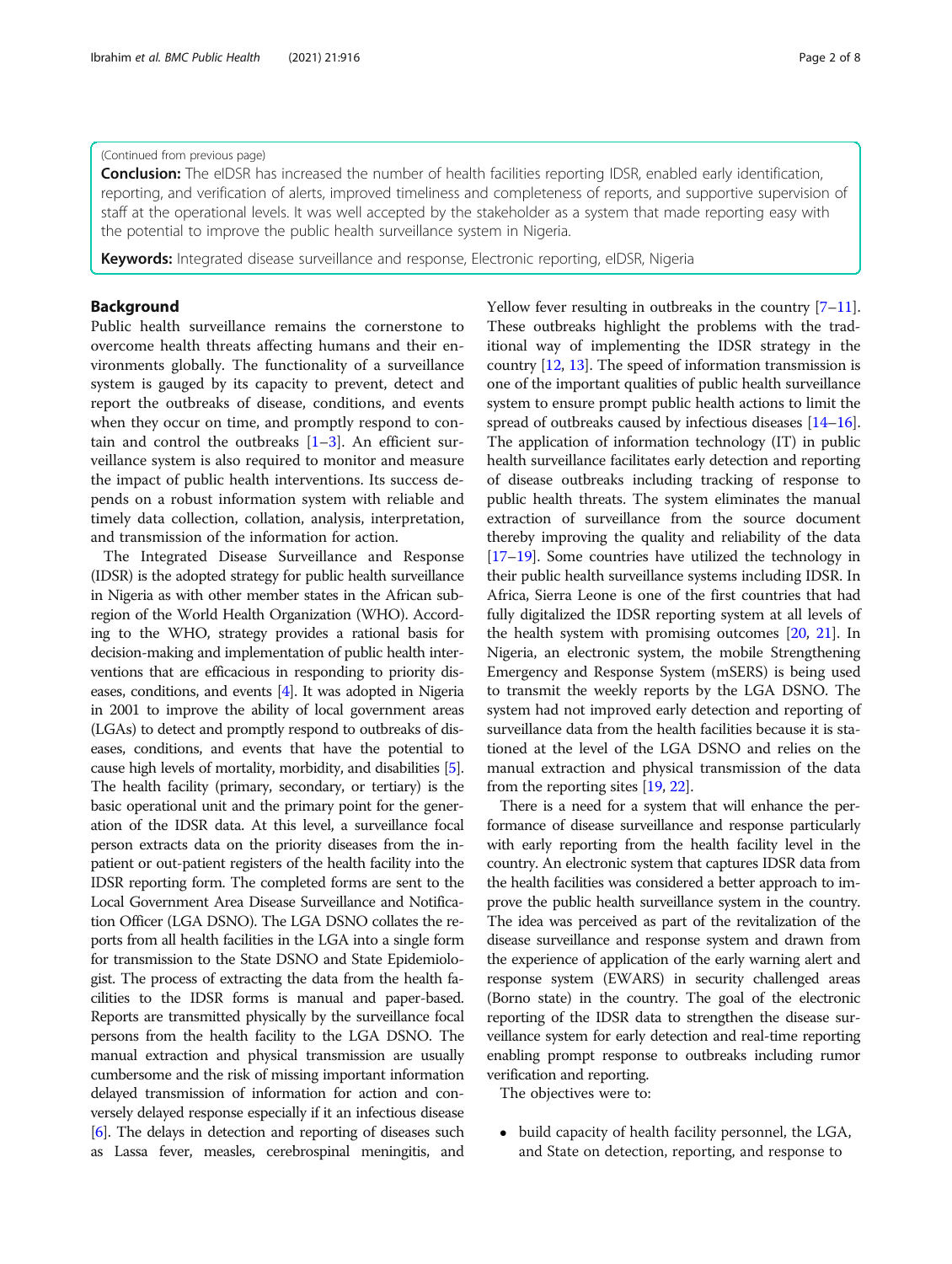outbreaks of diseases and public health events in the country

- build the capacity of the LGA and state DSNOs, the state Epidemiologists, and national staff on the coordination roles for disease surveillance and management of the surveillance data including the provision of supportive supervision to the lower levels
- improve on the quality of the surveillance data for evidence-based decision-making.
- ensure real-time data reporting from the health facility for prompt action

The project was implemented in 10 LGAs from two states in North-East Nigeria. The implementation had a two-phased approach; the first phase was to strengthen the IDSR reporting system at the health facilities, LGAs, and state levels. These included the provision of standard case definitions of the priority diseases under surveillance in the country, IDSR reporting tools, and training of the State, LGA and health facility surveillance focal persons on the reporting system. This approach was based on the premise that introducing a new concept or innovation in a weak system would be worthless. The electronic reporting of the IDSR data can only function in a system where the traditional system is already working [\[23\]](#page-7-0).

The second phase was the introduction of the eIDSR in the selected health facilities. A total of 54 health facilities from 10 LGAs drawn from two states were selected for the initial implementation. The selection criteria were; location of the health facilities, participation of the health facility in IDSR reporting, availability of the mobile network, accessibility, and security concerns. An application was developed for the eIDSR by a team of specialists who had worked on a previously successful electronic application for the Auto-visual AFP detection and response (AVADAR) system in the polio eradication initiative project. The IDSR immediate notification, weekly and monthly reporting forms, as well as the supervision checklist, were converted into electronic format. A task team was formed to develop a blueprint and to coordinate the implementation of the eIDSR. The members of the task team were also trained on the application which was subsequently field-tested by the team. Surveillance focal persons and officers in charge of the selected health facilities were trained on the use of mobile phones to collect and report IDSR data. A total of 108 staff from 10 health facilities in the two states were selected to pilot the eIDSR. A supervision plan was also developed for the eIDSR. In the plan, the supervisors from states and LGAs were to conduct supportive supervision on the facilities at least once a week using a checklist. Monthly and quarterly meetings were to be

held at the state and national levels respectively to review the progress of implementation of the project, address challenges, and proffer solutions.

We evaluated the initial implementation of the eIDSR to determine whether the project met its predetermined objectives for improving timeliness and completeness of IDSR reporting, prompt identification of public health events, timely information sharing, and use of the system by the key players in disease surveillance in the selected health facilities and LGAs for actions.

# Methods

# Study design

We conducted a cross-sectional study to assess and document the lessons learned from the initial implementation of the eIDSR. We reviewed and extracted data on some of the key performance indicators for IDSR implementation at the LGA levels using checklists and interviewed surveillance officers and clinicians on eIDSR using structured questionnaires sent to their mobile phones. Participants were selected from the health facilities implementing the eIDSR. Each respondent that consented to participate in the assessment completed the questionnaire and submitted it online. The questionnaires were adapted from a set of tools for the evaluation of public surveillance systems. Separate tools were developed for respondents at the health facilities and the stakeholders at the LGA and state levels [[24](#page-7-0), [25](#page-7-0)].

# Study setting

Nigeria has a federal system of government made up of 36 states and a Federal Capital Territory (FCT) with 774 constitutionally recognized local government areas. Yobe and Adamawa state, our study areas are located in the northeastern part of the country. They have an estimated population of 5.5 million people extrapolated from the 2006 national census  $[26]$ . The evaluation was conducted in 54 health facilities from 10 LGAs involved in the eIDSR project.

# Data collection

We conducted a desk review of the performance of the LGAs on the reporting of IDSR data. The review included the number of health facilities reporting IDSR before and after the introduction of the eIDSR; the number of rumors identified by the eIDSR system compared to the traditional system; timelines and completeness of weekly IDSR reporting from health facilities implementing eIDSR compared to the traditional system using checklists. The Surveillance focal persons and clinician working at the piloting health facilities, LGA and State DSNO, and State Epidemiologist were interviewed online using structured questionnaires on the following six core theme for evaluation of a surveillance system: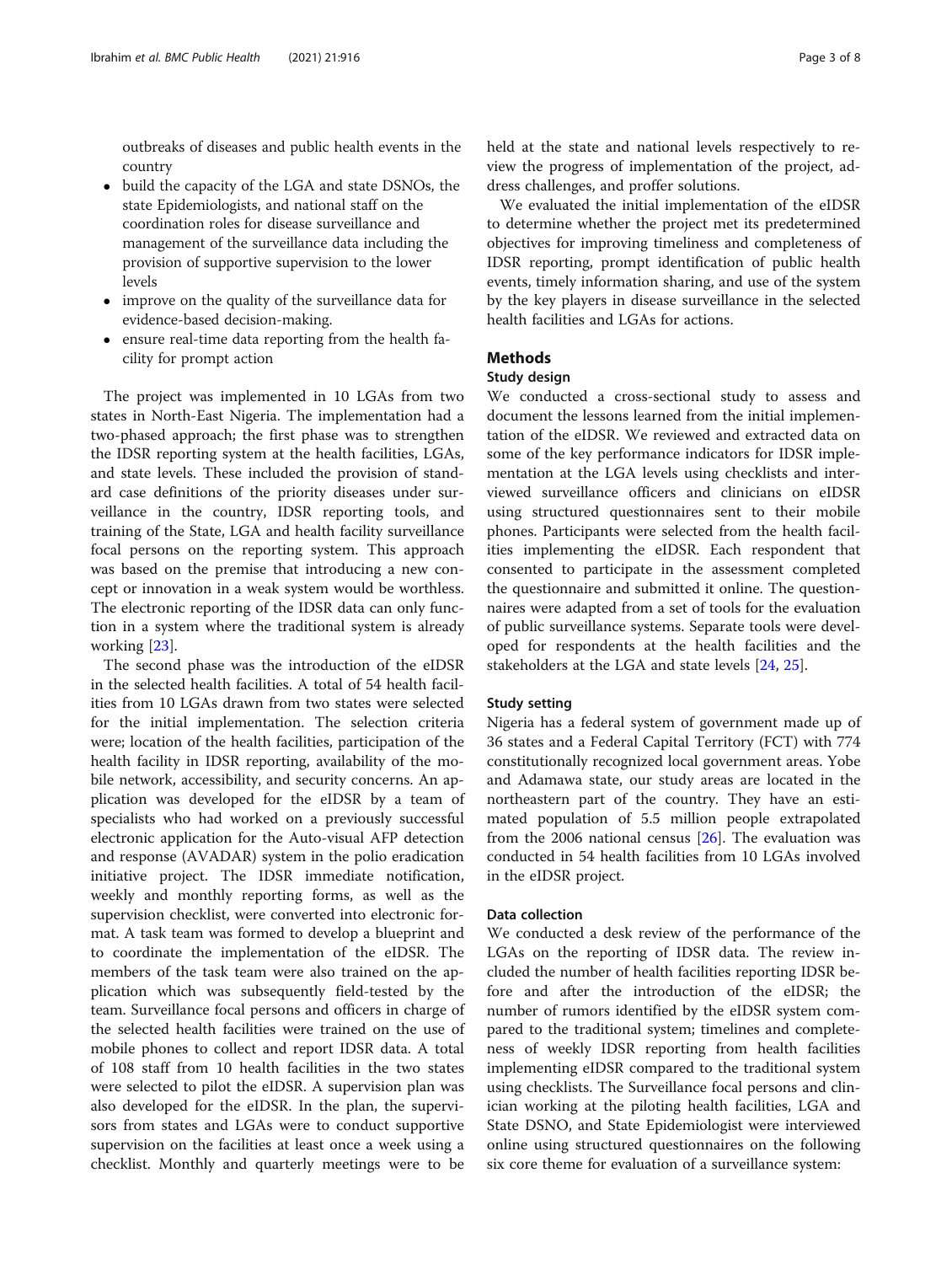- (a). The relevance of the strategy: questions were asked on the extent to which the activities designed and implemented were suited to the priorities and realities of the Nigerian context.
- (b).Project Progress and Effectiveness: To explore the extent to which the program has adequately achieved its intended outputs and objectives such as prompt identification of public health threats, facilitation of data collection, validation and realtime analysis of data, provisions of a platform for efficient information management and timely information sharing with stakeholders, and generation of accurate weekly aggregate reports.
- (c). Sustainability: To assess the ability of supported activities and functions to continue after the project ends.
- (d).Effectiveness of Management Arrangements: To explore the extent to which the system brought together relevant stakeholders to achieve project objectives.
- (e). Potential Impact and Scalability: To assess the likelihood and extent to which the project will contribute to longer-term improvements in the electronic disease early warning system and scale up to the remaining health facilities in the two states in Nigeria.

# Data analysis

Data from the desk review and online evaluation were entered into an MS Excel spreadsheet cleaned, analyzed, and presented as proportions. Responses were also presented as direct quotes.

#### Ethical considerations

We obtained ethical clearance for the study from the National Health Research Ethics Committee of Nigeria (NHREC) in the Department of Planning Research and Statistic of the Federal Ministry of Health Nigeria, reference number NHREC/01/01/2007–03/03/2020. Informed written consent was also obtained from all respondents involved in the study.

#### Results

A total of 54 health facilities were involved in the eIDSR pilot, of which 45 (87%) participated in the evaluation. Forty (89%) were public, and 5(11%) were private health facilities. The number of health facilities reporting IDSR in the 10 LGAs increased from 103 to 228 (121%) before and after the implementation of eIDSR respectively. The average timeliness of reporting in the last 6 months before the evaluation was only 43% in the piloting LGAs compared to 73% in health facilities implementing eIDSR. The completeness of reports was ≥85% in the health facilities with eIDSR compared to ≤65% in the remaining health facilities in the LGAs (Fig. [1](#page-4-0)). Also, of the 201 rumors identified and verified in the 6 months before the evaluation, 161 (80%) were from health facilities implementing eIDSR. A total of 45 staff at the health facilities and 21 stakeholders at the LGA levels responded to the online questionnaire. The respondents at the health facilities were 23 (51%) surveillance focal persons, 13 (29%) officers in charge of the health facilities, 7 (16%) Assistant DSNOs, and 2 (4%) Local government area facilitators (LGAFs). Furthermore, of the 21 stakeholders, 11 (52%) were DSNOs, 5 (24%) were WHO local government facilitators (WHO LGAF), 3 (14%) were WHO Cluster coordinators, and 2 (10%) were AVADAR coordinators.

The respondents reported benefits for surveillance using eIDSR to include timely reporting and prompt response to alert and outbreaks of diseases. The majority of the stakeholders believed that eIDSR met the requirement of public health surveillance (Table [1\)](#page-4-0). Similarly, all the respondents in the pilot health facilities had received supportive supervision. A third of the respondents asserted that the eIDSR allowed for analysis of the surveillance data at the local level, 42% mentioned that eIDSR implementation was an added burden to their routine work, and more than a third (38%) could not send reports of alerts within 2 h of detection. The perceived central role of the health facility staff in the design of the eIDSR in Nigeria was reporting diseases to a higher level (Table [2](#page-5-0)).

Deductions from the respondents on the project were as follows;

- eIDSR has demonstrated the need and feasibility for an electronic solution for event-based and indicatorbased surveillance and response in Nigeria, which is the basis for eSurveillance.
- It was easy to use at the health facility level.
- eIDSR provided regular data updates to higher levels.
- eIDSR was capable of sending alerts within 2 h of detection of public health events. and had been used to send alerts from health facilities in several instances over the past 3 months.
- eIDSR was found to be useful at all levels, particularly in providing timely alerts of public health conditions and events for prompt investigation.
- eIDSR had demonstrated the importance of mobile technology in event-based reporting (Table [3](#page-5-0)).

# Discussion

The evaluation of the eIDSR implementation revealed that the strategy contributed significantly to improving the operation of the integrated disease surveillance and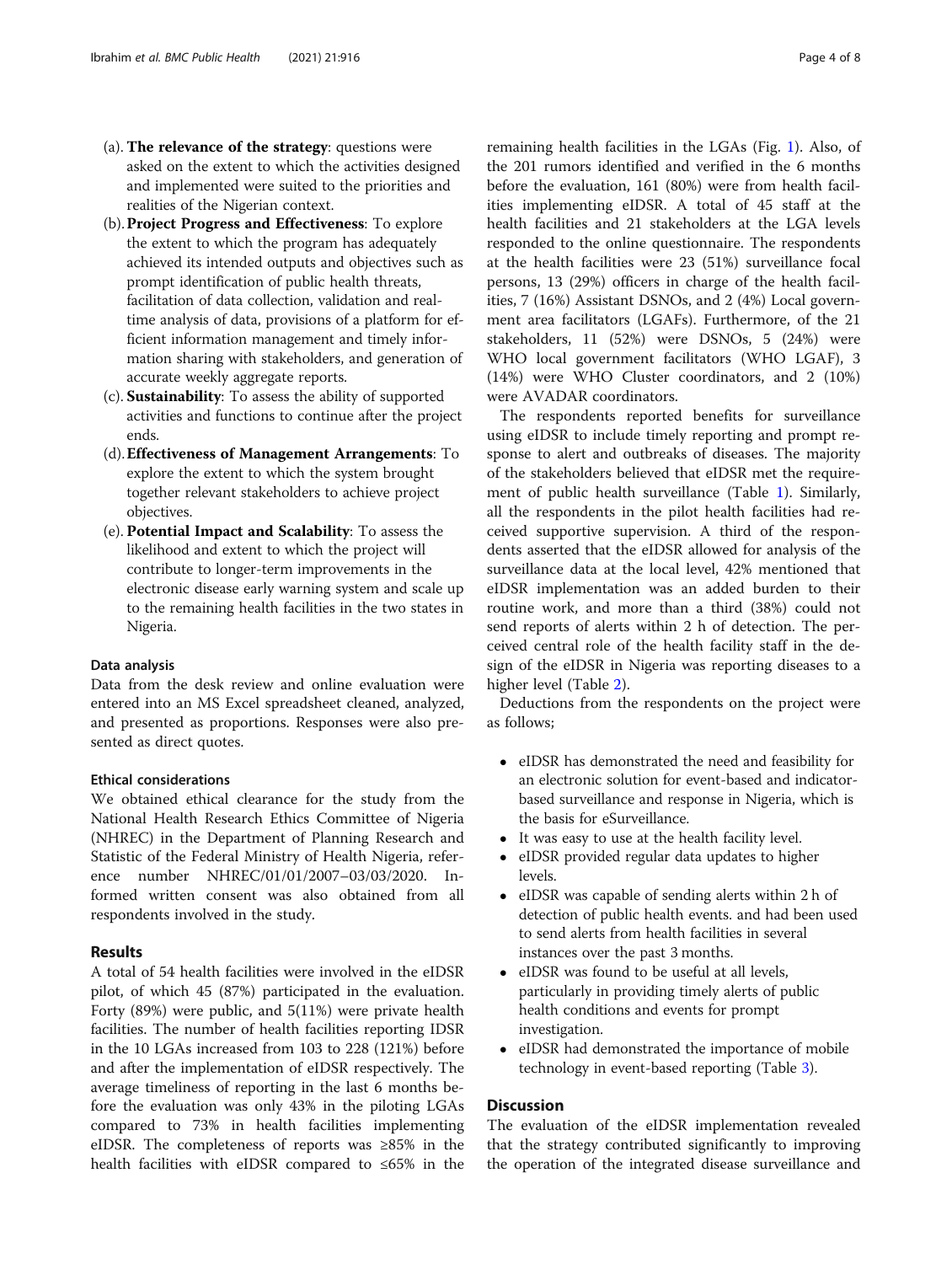<span id="page-4-0"></span>

response in the states. The major contributions were on the numerical increase in health facilities reporting and some of the critical key performance indicators for IDSR. The increase in health facilities reporting IDSR in the selected LGAs might have been due to the availability of the tools to support the implementation. The support tools included the case definitions for the priority diseases, all the reporting forms to all health facilities in the selected LGAs. Another factor that might have contributed to the observed improvement is the refresher training to the surveillance officers at the state and LGA levels. The training built the capacity of the surveillance officers at the LGA and the State to be better prepared

Table 1 eIDSR surveillance attributes from stakeholders' viewpoint  $(n = 21)$ 

| <b>Attributes</b>                                                                      | Frequency<br>Yes (%) |
|----------------------------------------------------------------------------------------|----------------------|
| Do users find eIDSR useful?                                                            | 20 (95.2)            |
| Do users find eIDSR simple to use?                                                     | 20 (95.2)            |
| Is eIDSR a cost-effective option for Nigeria<br>surveillance system                    | 20 (95.2)            |
| Do users find eIDSR acceptable?                                                        | 18 (85.7)            |
| Is eIDSR sensitive to identify public health<br>problems at the health facility level? | 21 (100)             |
| Is eIDSR representative of all public health<br>problems at the health facility level? | 18 (85.7)            |
| Does eIDSR provide timely notifications?                                               | 21 (100)             |
| Is eIDSR stable (or reliable)?                                                         | 18 (85.7)            |
| Does eIDSR provide quality data for decision-making?                                   | 20 (95.2)            |
| Is eIDSR flexible (can other diseases be reported<br>through it)?                      | 19 (90.5)            |

to support the surveillance focal persons in the health facilities through supportive supervision, regular feedbacks, verification of alerts, and provision of IDSR data collection and reporting tools.

The importance of quality training in successfully implementing a public health surveillance using the information technology was reported by Njeru et al. from Kenya [[27](#page-7-0)]. Similarly, experiences shared from Uganda among participants at a focus group discussion also showed that training on IDSR at operational levels led to improvement in the completeness and timeliness of reporting, detection of diseases of public health importance, and use of data for decision making [\[28](#page-7-0), [29](#page-7-0)]. Therefore, strengthening the existing IDSR system is essential consideration before the introduction of eIDSR. Timeliness and completeness of reporting are two critical performance indicators of a surveillance system. Timely reporting of diseases especially communicable diseases is critical in the early detection of outbreaks and presents an opportunity for reducing morbidity, mortality and disabilities associated with the outbreak. In the traditional paper-based method of transmission of reports, reports can be delayed or lost in transit. Electronic reporting increase the speed of transmission, ensure the quality and reliability of the data generated from the reporting sites [\[30](#page-7-0)].

The results from our project are supported by the finding of Rebecca Wurtz and Bruce J. Cameron on electronic laboratory reporting (ELR). In their report, ELR increased the speed of completeness of the reporting [[31,](#page-7-0) [32\]](#page-7-0). Our pilot project revealed an increase in timeliness and completeness which are some of the key performance indicators of the IDSR commonly assessed at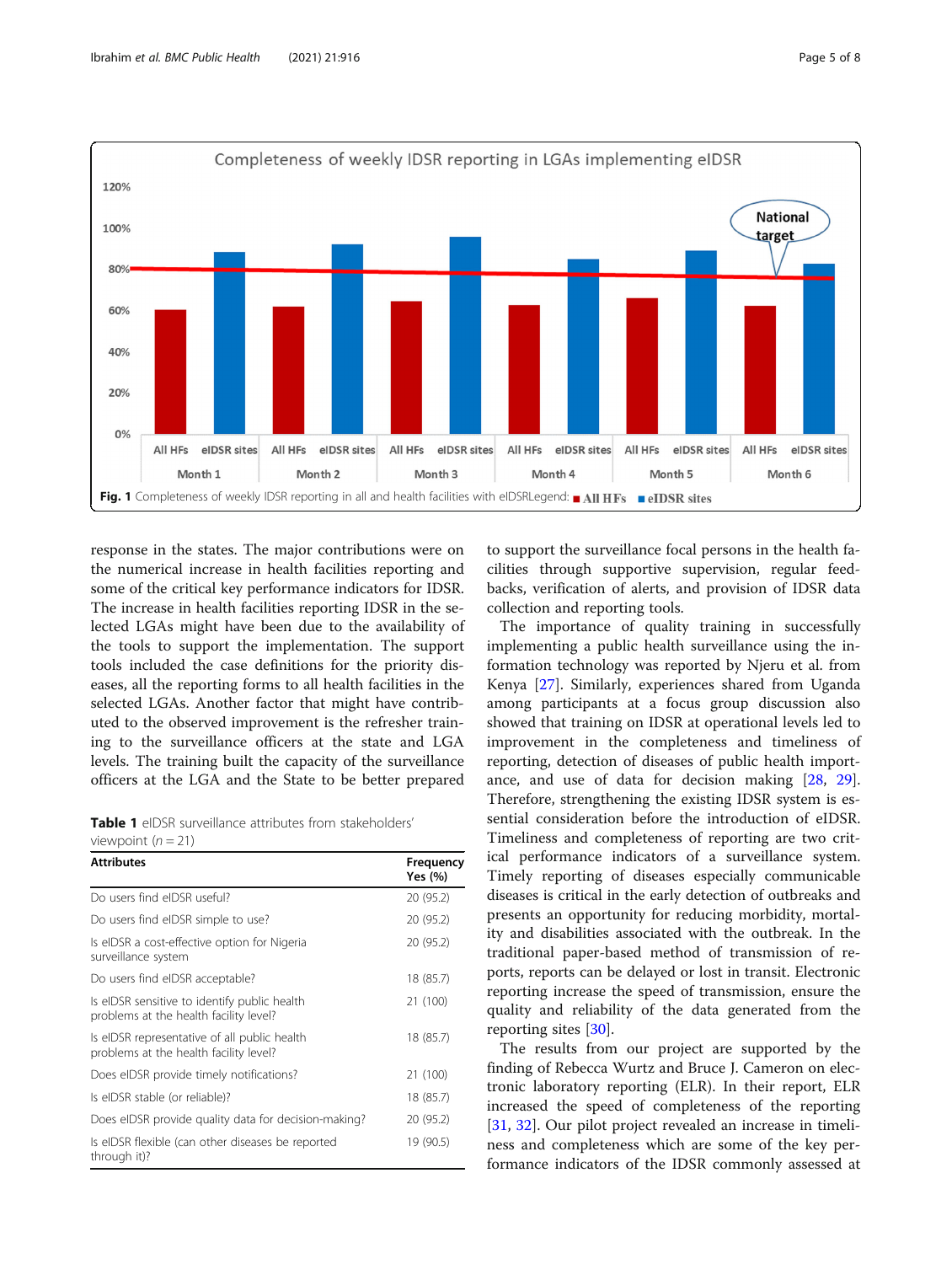# <span id="page-5-0"></span>Table 2 Views of respondents on the design and implementation of eIDSR

| <b>Theme</b>                       | Queries                                                                    | Yes $(%)$ | No (%)  | Total |
|------------------------------------|----------------------------------------------------------------------------|-----------|---------|-------|
| The relevance of the eIDSR         | eIDSR designed according to Nigerian Context                               | 45 (100)  | 0(0)    | 45    |
|                                    | Staff trained before implementation of eIDSR                               | 44 (98)   | 1(2)    | 45    |
|                                    | Staff received supportive supervision during implementation of eIDSR       | 42 (93)   | 3(7)    | 45    |
|                                    | eIDSR suitable for health facilities reporting                             | 20 (95)   | 1(5)    | 21    |
| Project progress and effectiveness | Alert detected in the last 3 months by the system                          | 25(56)    | 20(44)  | 45    |
|                                    | The time lag of 2 h or less between detection and reporting of alerts      | 28 (62)   | 17 (38) | 45    |
|                                    | eIDSR data analyzed at the local levels                                    | 7(33)     | 14(67)  | 21    |
|                                    | eIDSR used for action at the health facility levels                        | 44 (98)   | 1(2)    | 45    |
|                                    | Implementation of eIDSR added burden to the work of the staff              | 19 (42)   | 26 (58) | 45    |
|                                    | eIDSR is a cost-effective option for public health surveillance in Nigeria | 20 (95)   | 1(5)    | 21    |
| Efficiency                         | eIDSR reflects the efforts staff put into the surveillance system          | 16(76)    | 5(24)   | 21    |
|                                    | The system will contribute to e-surveillance in the long term              | 21 (100)  | 0(0)    | 21    |

| <b>Table 3</b> Some direct quotes from respondents on the design and implementation of the eIDSR |  |  |
|--------------------------------------------------------------------------------------------------|--|--|
|                                                                                                  |  |  |

| Theme                                                                                        | Comments/quotes from respondents                                                                                                                                                                                                                     |  |
|----------------------------------------------------------------------------------------------|------------------------------------------------------------------------------------------------------------------------------------------------------------------------------------------------------------------------------------------------------|--|
| DSNO/State epidemiologists views on the extent<br>to which eIDSR achieved its objectives     | It improves the knowledge gap of health workers, through training, supervision,<br>and on-the-job training.                                                                                                                                          |  |
|                                                                                              | Immediate notifications and actions were taken on diseases and conditions of<br>public health concerns at the grassroots level.                                                                                                                      |  |
|                                                                                              | It improved the disease surveillance system, increase the flow of data, and improve<br>the early detection and investigation of diseases and conditions of public health<br>concerns.                                                                |  |
| Surveillance focal person views on the major<br>achievements of eIDSR in Nigeria             | It helped in the instant notification of cases that led to the investigation and<br>appropriate public health interventions. More so, it brought line managers closer<br>to surveillance happening at the peripheral level.                          |  |
|                                                                                              | The major achievements included the illustration of how mobile technology can<br>be used to report alerts of IDSR cases, data collection can occur at facilities and<br>be readily available at all level, and dashboards for the ministry of health |  |
|                                                                                              | It can be used to show data in real-time, and alerts can be generated to inform<br>the leadership of potential disease outbreaks.                                                                                                                    |  |
| DSNO/State epidemiologists views on the ability<br>to roll out eIDSR                         | It helps in reduction in the printing of data tools                                                                                                                                                                                                  |  |
|                                                                                              | It reduces the cost of paper or written materials to do the job.                                                                                                                                                                                     |  |
|                                                                                              | Surveillance data will be easily accessed with eIDSR than the traditional method<br>of reporting. Data reported through the traditional system can be altered along<br>the channel of reporting due to manual compilation                            |  |
| Surveillance focal person views on how using<br>eIDSR have benefited their state and Nigeria | It has contributed a lot in identifying and reporting priority diseases and other<br>conditions of public health concern to the responsible authorities, for prompt<br>intervention                                                                  |  |
|                                                                                              | elDSR contributed to public health surveillance and response in the community                                                                                                                                                                        |  |
|                                                                                              | It makes it easier to report priority diseases timely and completely for prompt action                                                                                                                                                               |  |
| DSNO/State epidemiologists view on the output                                                | It improved timely reporting and eliminate missing reports                                                                                                                                                                                           |  |
| of eIDSR relative to the effort put in it                                                    | It keeps the LGA and state informed about immediately reportable diseases                                                                                                                                                                            |  |
|                                                                                              | The system prompted me to verify cases from sources before sending them to<br>a higher level for action                                                                                                                                              |  |
|                                                                                              | The system helped me to participate more actively in surveillance activities in my<br>LGA                                                                                                                                                            |  |
| How eIDSR could contribute to public health<br>surveillance in Nigeria                       | It helped to improved reporting and response.                                                                                                                                                                                                        |  |
|                                                                                              | eIDSR has made reporting easier. Therefore, in the future, it will contribute greatly<br>to surveillance such that diseases will be reported immediately for action.                                                                                 |  |
|                                                                                              | It will help the country report on time outbreaks and other conditions of public<br>health concerns in the communities. It also helped prompt the detection of cases<br>that came from the community.                                                |  |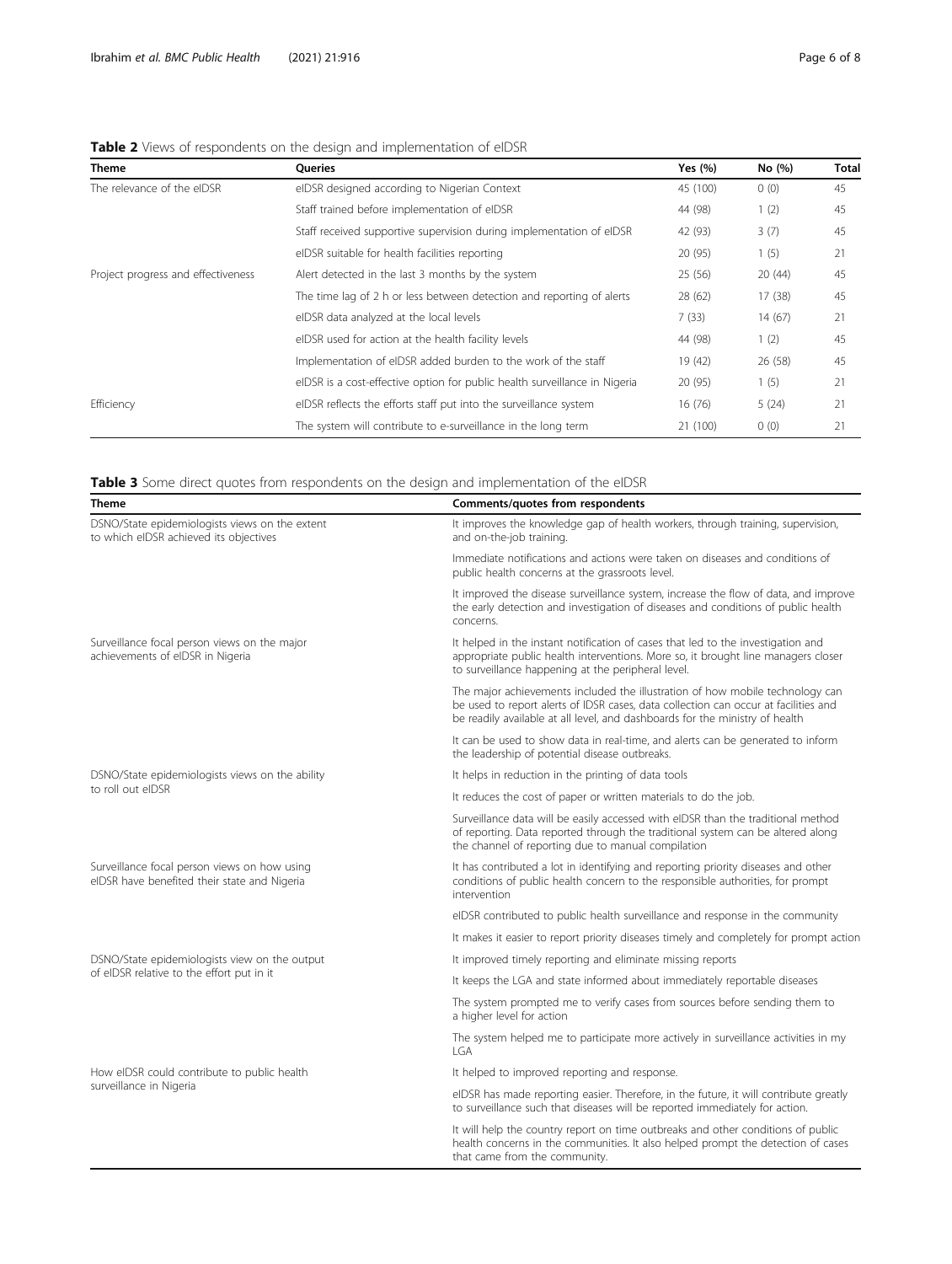the health facility, LGA, and state levels in Nigeria [[23](#page-7-0), [33\]](#page-7-0). The role of electronic reporting in improving timeliness and completeness is also corroborated by Randriamiarana R et al. from Madagascar [\[34\]](#page-7-0), who noted that short message services (SMS) improved the completeness and quality of IDSR data. An electronic reporting system that captures data at the reporting sites is proven to be more efficient and effective in the reporting of the IDSR data. The result also revealed that the electronic transmission of data from health facilities improved the detection, reporting, and verification of alerts.

According to the health workers that responded to our survey the newly introduced eIDSR improved their work. However, a significant proportion (42%) were of the view that the system was an added burden to their routine work. The added burden averred by the respondents could have been due to inadequate manpower in some of the rural health facilities. Soto G et al., who evaluated a four-year implementation of an electronic disease surveillance system in a resource-limited setting reported similar challenges. Other challenges of the electronic surveillance system reported by the authors included lack of phones and limited access to internet services [[35\]](#page-7-0). The lack of mobile phones was not a challenge of implementation of the eIDSR in our study. Mobile phones were given to the focal persons of all participating health facilities. The fact that the focal persons could use the phones as their private phones as against only transmitting the IDSR reports could have contributed to the observed variance. The results of our pilot also showed that there was an improvement in the level of supportive supervision to the operational level. Supportive supervision was identified as one of the critical success factors for the project. It helped to sustain good quality services, identify problems, decide what has caused the problem, and develop feasible solutions. The training provided to all the supervisors on the concept of supportive supervision might have contributed to improving performance of the supervisors. Furthermore, the use of a mobile application, the ODK to collect the geo-coordinate of the health facility, time spent in each health facility supervised and real-time transmission of the supervision report might have contributed to their commitments.

The evaluation had some limitations. Firstly, all the respondents were participants in the pilot. Their views could have been influenced by their role in the project and biased to demonstrate its successes. However, the investigation team adjusted for this bias by analyzing the responses based on a predetermined contextual framework. Secondly, we envisage recall bias as one of the major limitations because the evaluation questions required the respondents to have adequate recall of events that occurred in the past. However, we tried to

triangulate sources of information and reduced the recall period to limit the effect of the recall bias.

# Conclusion

The evaluation of the eIDSR project in the two states has revealed that the system had a positive impact on the key performance indicators for IDSR improved supportive supervision of the staff at operational levels including data transmission, and sharing of information for decision making. The innovation was well accepted by stakeholders and viewed by the frontline surveillance officers and health workers as a system that made reporting of IDSR data easy. The system if well harnessed will revolutionize the public health surveillance system in Nigeria.

#### Abbreviations

DSNO: Disease surveillance and notification officer; eIDSR: Electronic Integrated Disease Surveillance and Response; ELR: Electronic Laboratory Reporting; EWARS: Early Warning Alert and Response System; FCT: Federal capital territory; IDSR: Integrated disease surveillance and response; HFs: Health facilities; ICT: Information communication technology; IT: Information technology; LGA: Local government area; LGA DSNO: Local government disease surveillance and notification officer; LGAF: Local government facilitators; mSERS: mobile Strengthening Emergency and Response System; MS: Microsoft; NCDC: Nigeria center for disease control; NHREC: National Health Research Ethics Committee of Nigeria; ODK: Open Data Kit; SMS: Short Message Services; SDSNO: State disease surveillance and notification officer; WHO: World health organization

#### Supplementary Information

The online version contains supplementary material available at [https://doi.](https://doi.org/10.1186/s12889-021-10957-9) [org/10.1186/s12889-021-10957-9.](https://doi.org/10.1186/s12889-021-10957-9)

| <b>Additional file 1.</b> |  |
|---------------------------|--|
| <b>Additional file 2.</b> |  |

#### Acknowledgments

We want to acknowledge the disease surveillance focal persons in the piloted health facilities, the officers in charge of the health, and the coordinators of primary health care services in the LGAs their supports in the course of carrying out the study.

#### Authors' contributions

PN Conception, design, and writing of protocol for the evaluation, acquisition of data, analysis, and interpretation of data, and critical review of the manuscript. LMI Design, acquisition of data, analysis, interpretation of the evaluation data and wrote the manuscript. JSP Acquisition of data and literature review. IO, MS, AK, EI, OO, CI, OO, DRO, SGT, FB, and WKM, Literature review, and review of the manuscripts. CLPL and WA Critical review and approved the final manuscript. All the authors have read and approved the final version of the manuscript.

#### Funding

None.

#### Availability of data and materials

The dataset used and analyzed during this study are available from the corresponding author on reasonable request.